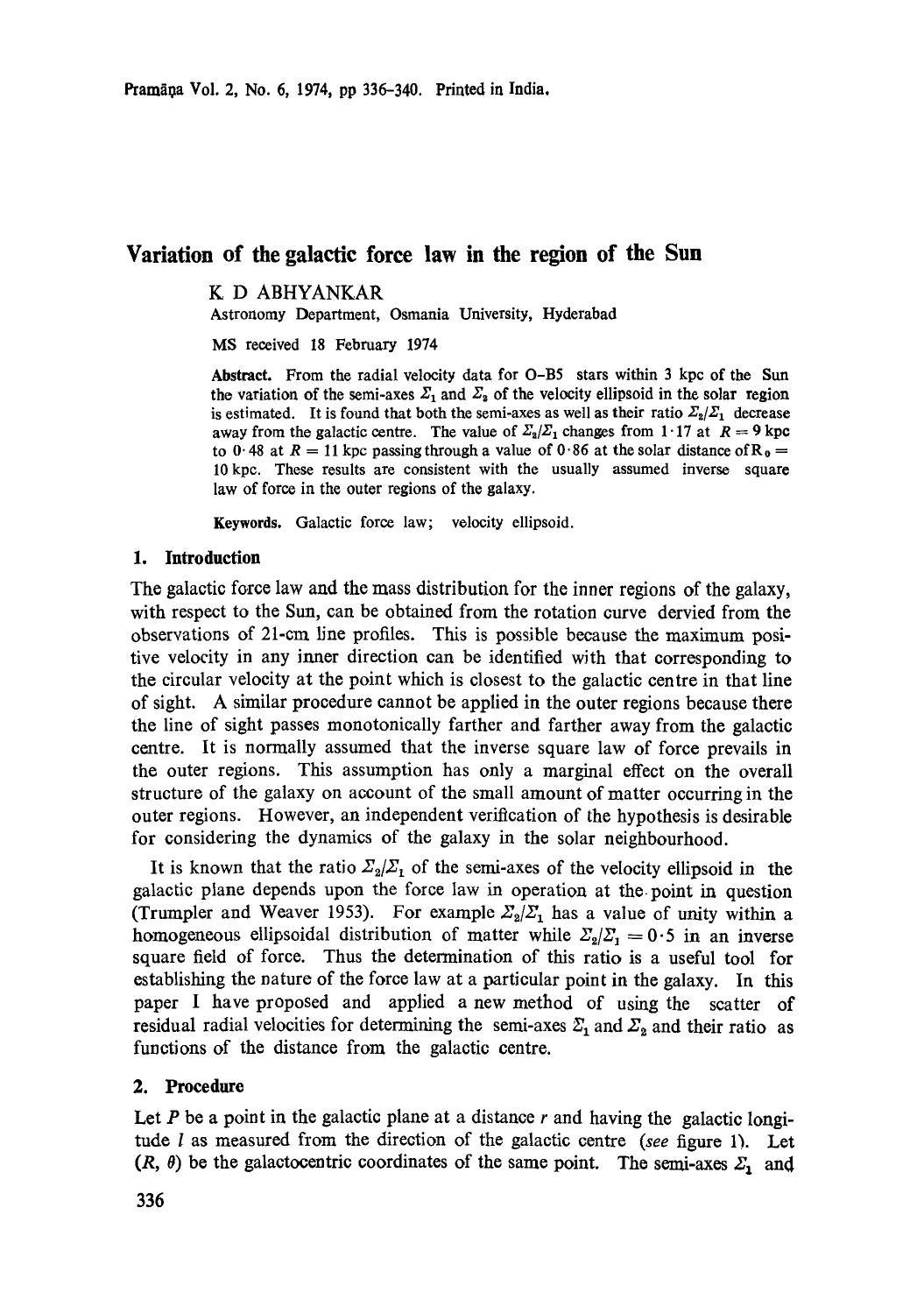

Figure 1. Relation between the velocity ellipsoid and the radial velocity dispersion at a point in the galactic

 $\Sigma_{2}$  of the velocity ellipsoid at P point in the radial and perpendicular directions respectively. The dispersion  $\sigma$  of the residual radial velocities of the stars in the neighbourhood of  $P$  is the radius vector of the velocity ellipsoid in the line of sight. It is related to  $\Sigma_1$  and  $\Sigma_2$  through the equation

$$
\frac{\sigma^2 \cos^2 \left(l+\theta\right)}{(\Sigma_1)^2} + \frac{\sigma^2 \sin^2 \left(l+\theta\right)}{(\Sigma_2)^2} = 1 \tag{1}
$$

Let

$$
\Sigma_1 = \Sigma_1^{(0)} [1 + a (R - R_0)], \qquad a < 1
$$
  
\n
$$
\Sigma_2 = \Sigma_2^{(0)} [1 + b (R - R_0)], \qquad b < 1
$$
\n(2)

Then we have

$$
\frac{\sigma^2 \cos^2 (l + \theta)}{(\Sigma_1^{(0)})^2} [1 - 2a (R - R_0)] + \frac{\sigma^2 \sin^2 (l + \theta)}{(\Sigma_2^{(0)})^2} \times [1 - 2b (R - R_0)] = 1
$$

which can be written as

$$
AX + BY + CZ + DT = E \tag{3}
$$

where

$$
X = (Z_1^{(0)})^{-2}, \t\t Y = -2aX
$$
  
\n
$$
Z = (Z_2^{(0)})^{-2}, \t\t T = -2bZ
$$
  
\n
$$
A = \cos^2 (l + \theta), \t\t B = (R - R_0) A
$$
  
\n
$$
C = \sin^2 (l + \theta), \t\t D = (R - R_0) C
$$
  
\n
$$
E = 1/\sigma^2
$$
\n(4)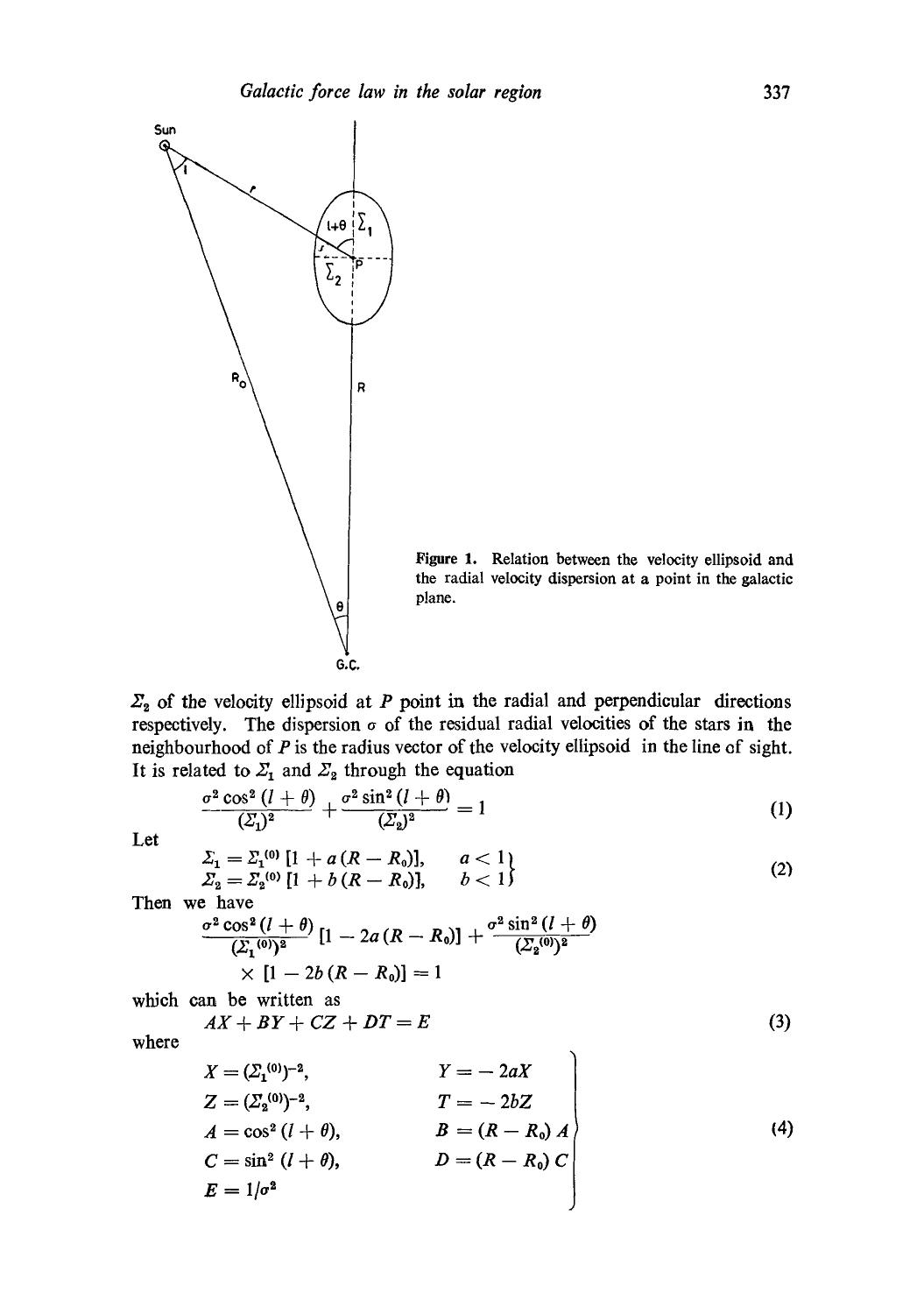It may be noted that

$$
R = [r^2 + R_0 (R_0 - 2r \cos l)]^{\frac{1}{2}}
$$
 (5)

and

$$
R/\sin l = R_0/\sin (l + \theta)
$$

so that

$$
\sin (l + \theta) = R_0 \sin l/R
$$
  
\n
$$
\cos (l + \theta) = \pm \sqrt{1 - (R_0 \sin l/R)^2} \text{ for } R \le R_0
$$
 (6)

We have used  $R_0 = 10$  kpc in our calculations.

Equation (3) has to be solved for  $X$ ,  $Y$ ,  $Z$  and  $T$  by the method of least squares. However, in order to avoid the effect of observational errors we would do so in two stages. For  $|R - R_0| \leq 0.25$  kpc we can neglect B and D; then equation (3) reduces to

$$
AX + CZ = E \tag{7}
$$

This equation is solved first for  $X$  and  $Z$  by the method of least squares. Then writing

$$
BY + DT = E - AX - CZ = F \tag{8}
$$

for  $|R - R_0| > 0.25$ , we solve for Y and T by the method of least squares. Equations (4) then give us  $\mathcal{Z}_1$  and  $\mathcal{Z}_2$  as functions of R, the distance from the galactic centre.

### **3. Application**

From the data on radial velocities given by Rubin *et al* (1962) and Bonneau (1967), Shatsova (1970) has determined the velocity dispersions of O and B stars within a few kiloparsecs of the Sun. She corrected the observations for the standard solar motion, Oort's terms of galactic rotation and the average residual velocity. We have used only the data for 1107 O-B5 stars contained in the 20 zones shown in figure 2. The stars in each zone were considered to give the radial velocity dispersion  $\sigma$  at the central point of the zone. The seven points represented by filled circles, which satisfy the condition  $|R - R_0| \leq 0.25$  kpc, were used for solving equation (7) by the method of least squares. The remaining thirteen points were then used for solving equation (8) by the method of least squares. The following results were obtained:

$$
X = 0.00488 \pm 0.00171 \text{ s.e. } (\text{km/sec})^{-2}
$$
  
\n
$$
Z = 0.00655 \pm 0.00128 \text{ s.e. } (\text{km/sec})^{-2}
$$
  
\n
$$
Y = 0.00067 \pm 0.00058 \text{ s.e. } (\text{km/sec})^{-2}/\text{kpc}
$$
  
\n
$$
T = 0.00625 \pm 0.00237 \text{ s.e. } (\text{km/sec})^{-2}/\text{kpc}.
$$

All quantities, except  $Y$  which is small, are fairly well determined. They give the following best values of the required quantities:

$$
\Sigma_1^{(0)} = 14.31 \text{ km/sec},
$$
  $\Sigma_2^{(0)} = 12.35 \text{ km/sec},$   
 $a = -0.0685/\text{kpc},$   $b = -0.4765/\text{kpc}.$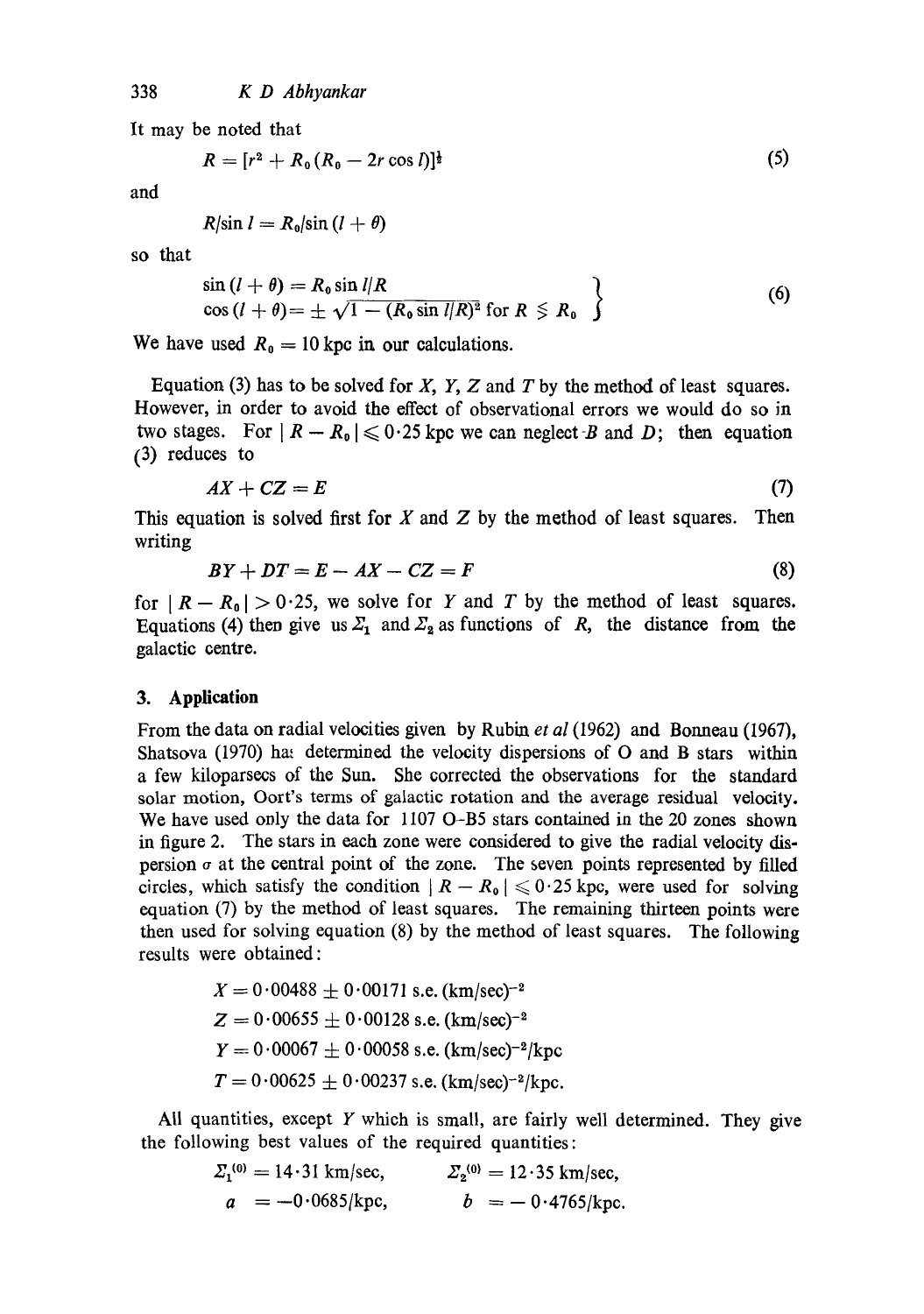

Figure 2. Zones in which the dispersion in the radial velocities of O-B5 stars has been determined by Shatsova (1970). The figure near each central point represents the number of stars within the zone.

Both  $a$  and  $b$  are small and regative, which indicates that the velocity ellipsoid shrinks as we go away from the galactic centre. Substitution in equations (2) gives the values of  $\mathcal{Z}_1$  and  $\mathcal{Z}_2$  and their ratio  $\mathcal{Z}_2/\mathcal{Z}_1$  shown in table 1.

#### 4. **Conclusion**

From table 1 we see that in the inner regions of the galaxy,  $R < R_0 = 10$  kpc,  $\Sigma_2/\Sigma_1 \approx 1$  which indicates that the force law there corresponds to a point within a homogeneous ellipsoid. On the other hand, at  $R = 11$  kpc we have  $\mathbb{Z}_{2}/\mathbb{Z}_{1} \approx \frac{1}{2}$ which is in good agreement with the inverse square law of force in these outer regions. We have thus obtained an independent verification of the latter assumption.

| R(kpc) | $\Sigma_1$ (km/sec) | $\Sigma_{2}$ (km/sec) | $\sum_{2} \sum_{1}$ |
|--------|---------------------|-----------------------|---------------------|
| 9      | 15.29               | $17 - 82$             | $1 - 17$            |
| 10     | $14 - 31$           | 12.35                 | 0.86                |
| 11     | 13.32               | 6.46                  | 0.48                |
|        |                     |                       |                     |

Table 1. Variation of  $\Sigma_1$  and  $\Sigma_3$  with R.